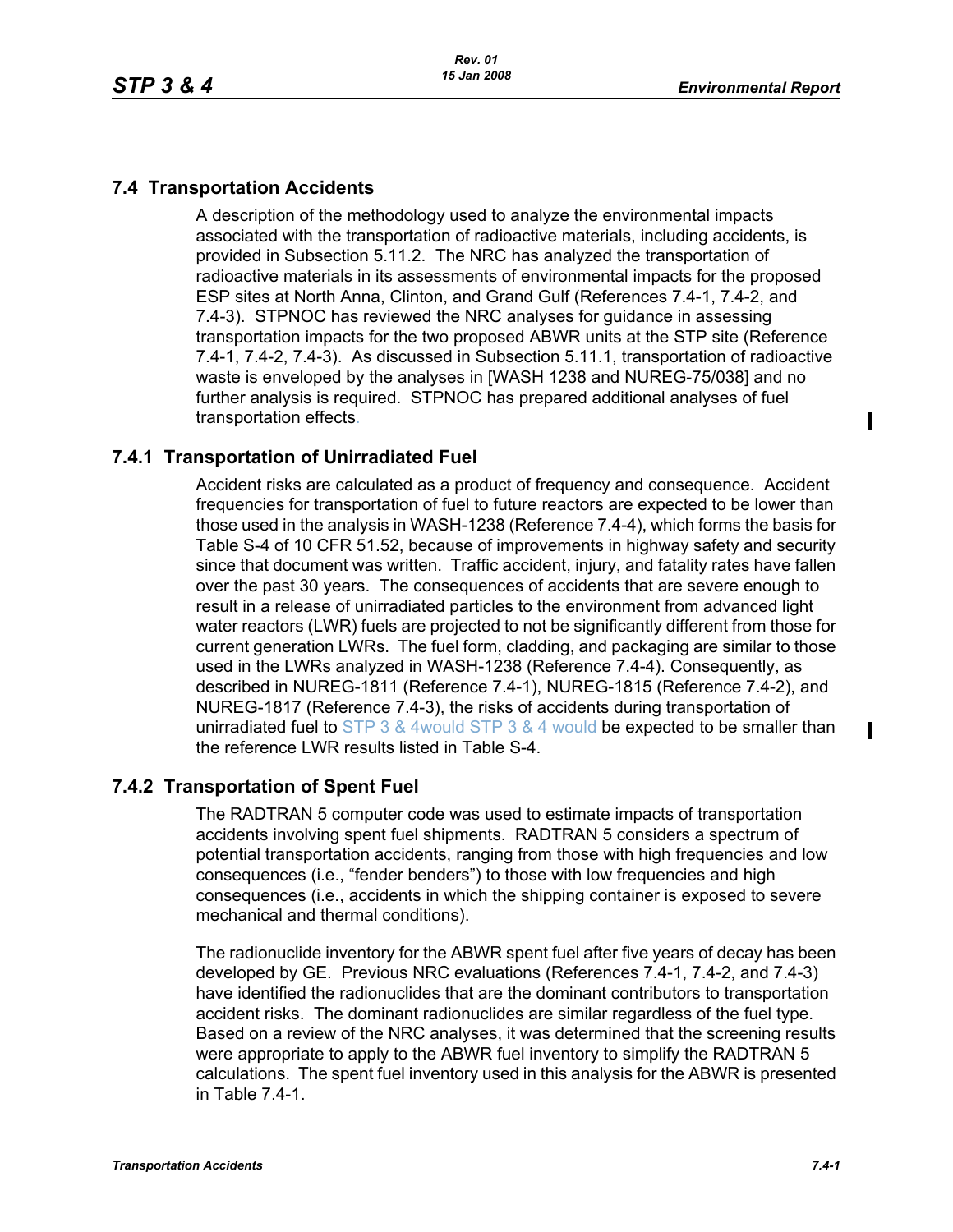Engineered shipping casks are used to transport spent fuel because of the radiation shielding and accident resistance required by 10 CFR 71, "Packaging and Transportation of Radioactive Material." Spent fuel shipping casks must be certified as Type B packaging systems, meaning they must withstand a series of severe hypothetical accidents with essentially no loss of containment or shielding capability. According to NUREG/CR-6672, Volume 1 (Reference 7.4-5), the probability of encountering accident conditions that would lead to shipping cask failure is less than 0.01% (i.e., more than 99.99% of all accidents would result in no release of radioactive material from the shipping cask). This analysis assumed that shipping casks for advanced LWR spent fuels would provide mechanical and thermal protection of the spent fuel cargo that is equivalent to that for current generation spent fuel.

The RADTRAN 5 accident risk calculations were performed using radionuclide inventories per shipment for the spent fuel from the ABWR assuming 0.5 MTU per shipment. The resulting risk estimates were multiplied by the expected annual spent fuel shipments (MTU per year) to derive estimates of the annual accident risks associated with spent fuel shipments from the ABWR. The amount of spent fuel shipped per year was assumed to be equivalent to the annual discharge quantity: 42 MTU per year for an ABWR. (This discharge quantity has not been normalized to the reference LWR. The normalized value is presented in Table 7.4-2.)

The release fractions for current generation LWR fuels were used to approximate the impacts from the advanced LWR spent fuel shipments. This assumes that the fuel materials and containment systems for the ABWR (i.e., cladding, fuel coatings) behave similarly to current LWR fuel under applied mechanical and thermal conditions.

Using RADTRAN 5, the population dose from the released radioactive material was calculated for five possible exposure pathways:

- (1) External dose from exposure to the passing cloud of radioactive material.
- (2) External dose from the radionuclides deposited on the ground by the passing plume (the radiation exposure from this pathway was included even though the area surrounding a potential accidental release would be evacuated and decontaminated, thus preventing long-term exposures from this pathway).
- (3) Internal dose from inhalation of airborne radioactive contaminants.
- (4) Internal dose from resuspension of radioactive materials that were deposited on the ground (the radiation exposures from this pathway were included even though evacuation and decontamination of the area surrounding a potential accidental release would prevent long-term exposures).
- (5) Internal dose from ingestion of contaminated food (the analysis assumed interdiction of foodstuffs and evacuation after an accident; no internal dose due to ingestion of contaminated foods was calculated).

A sixth pathway, external doses from increased radiation fields surrounding a shipping cask with damaged shielding, was considered but was not included in the analysis. It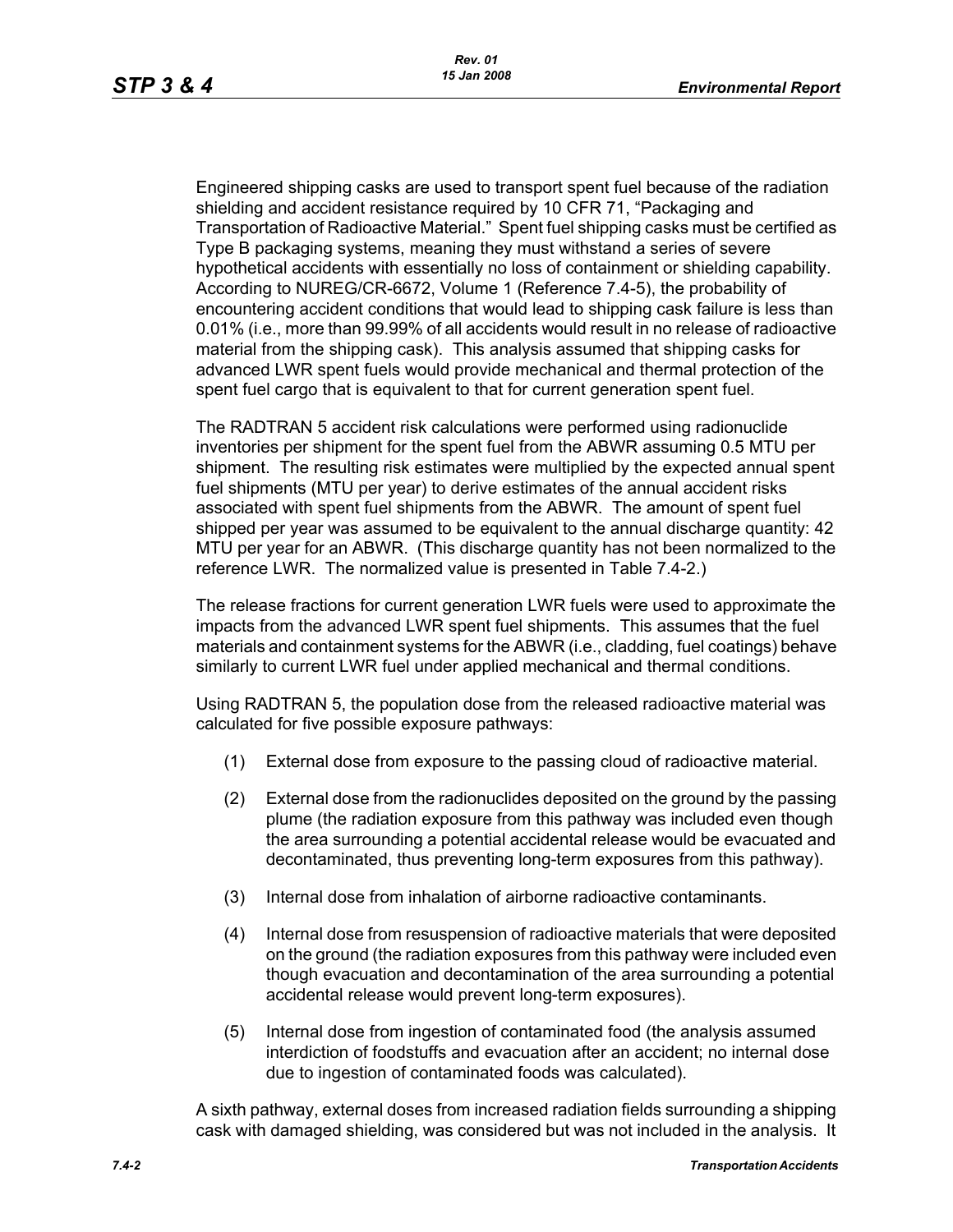is possible that shielding materials incorporated into the cask structures could become damaged as a result of an accident. However, the loss of shielding events was not included in this analysis because their contribution to spent fuel transportation risk is much smaller than the dispersal accident risks from the five pathways listed above.

In addition, calculations were performed to assess the environmental consequences of transportation accidents when shipping spent fuel from the STP site to a spent fuel repository assumed to be at Yucca Mountain, Nevada. The shipping distances and population distribution information for the route were the same as those used for the "incident-free" transportation impacts analysis.

Table 7.4-2 presents unit (per MTU) accident risks associated with transportation of spent fuel from the STP site to the proposed Yucca Mountain repository. The accident risks are provided in the form of a collective population dose (i.e., person-rem over the shipping campaign). The table also presents estimates of accident risk per reactor year normalized to the reference reactor analyzed in WASH-1238 (Reference 7.4-4). The transportation accident impacts were also calculated for the alternative sites (Allens Creek, Limestone, Malakoff, and Parish) within the region of interest.

The risk to the public from radiation exposure was estimated using the nominal probability coefficient for total detriment [730 fatal cancers, nonfatal cancers, and severe hereditary effects per  $1 \times 10^6$  person-rem from ICRP Publication 60 (Reference 7.4-6)] health effects per reference reactor year. These values are presented in Table 7.4-2. These estimated risks are quite small compared to the fatal cancers, nonfatal cancers, and severe hereditary effects that would be expected to occur annually in the same population from exposure to natural sources of radiation using the same linear, no-threshold dose response model. Therefore, there will be negligible increases in environmental risk effects as a result of accidents that may result from shipping spent fuel from the STP site to a spent fuel disposal repository.

#### **7.4.3 Conclusion**

Based on these analyses, STPNOC concludes that the overall transportation accident risks associated with spent fuel shipments from the proposed ABWR units at the STP site are SMALL. This is consistent with the NRC conclusion regarding the risks associated with transportation of spent fuel from current generation reactors presented in WASH-1238 (Reference 7.4-4) and in Table S-4 of 10 CFR 51.52.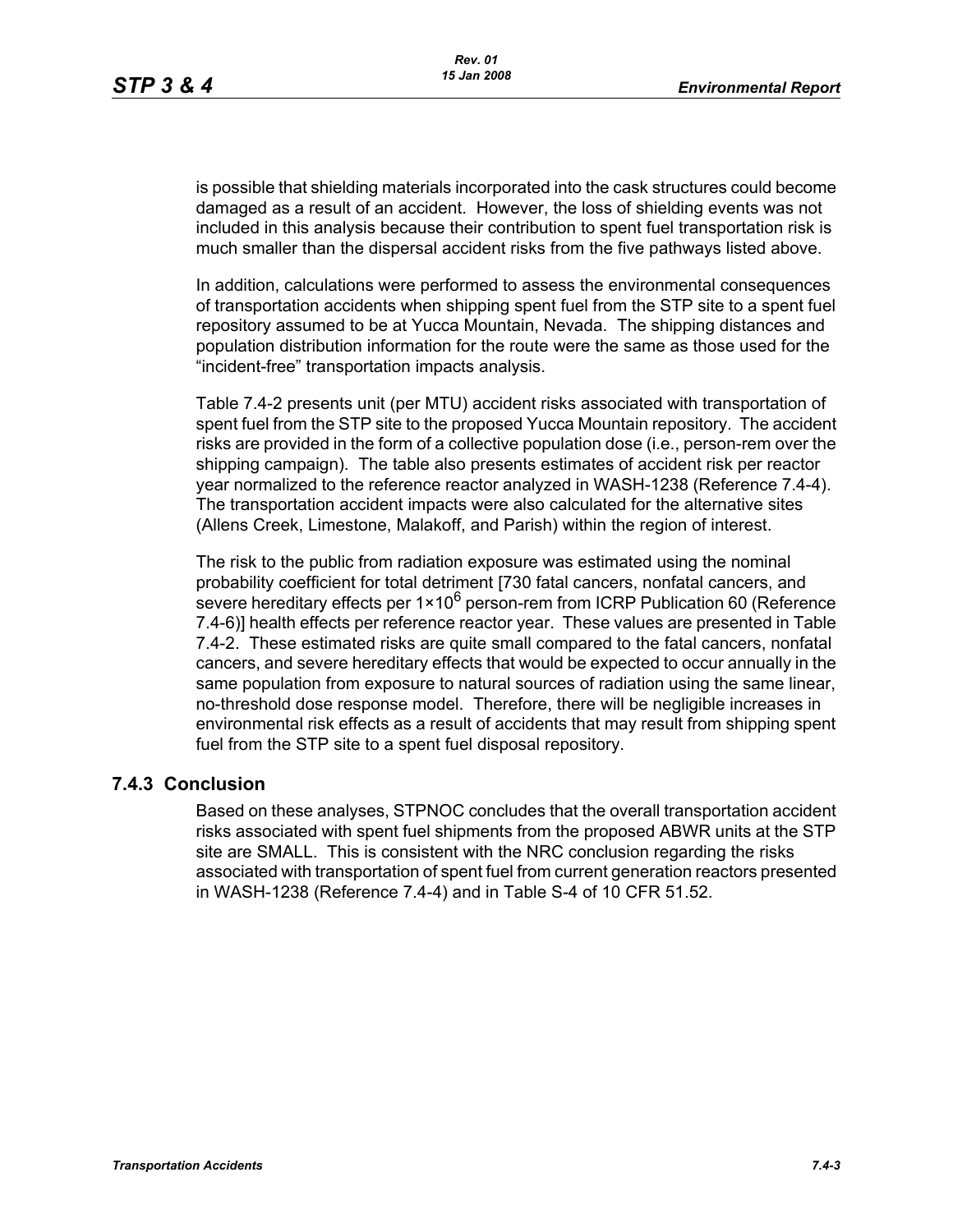### **7.4.4 References**

- 7.4-1 "Environmental Impact Statement for an Early Site Permit (ESP) at the North Anna ESP Site, NUREG-1811," December 2006.
- 7.4-2 "Environmental Impact Statement for an Early Site Permit (ESP) at the Exelon ESP Site, NUREG-1815," July 2006.
- 7.4-3 "Environmental Impact Statement for an Early Site Permit (ESP) at the Grand Gulf ESP Site, NUREG-1817," April 2006.
- 7.4-4 "Environmental Survey of Transportation of Radioactive Materials to and from Nuclear Power Plants, WASH-1238," December 1972.
- 7.4-5 "Reexamination of Spent Fuel Shipment Risk Estimates," NUREG/CR-6672, Volume 1, March 2000.
- 7.4-6 "Recommendations of the International Commission on Radiological Protection, ICRP Publication 60," ICRP (International Commission on Radiological Protection), 1991.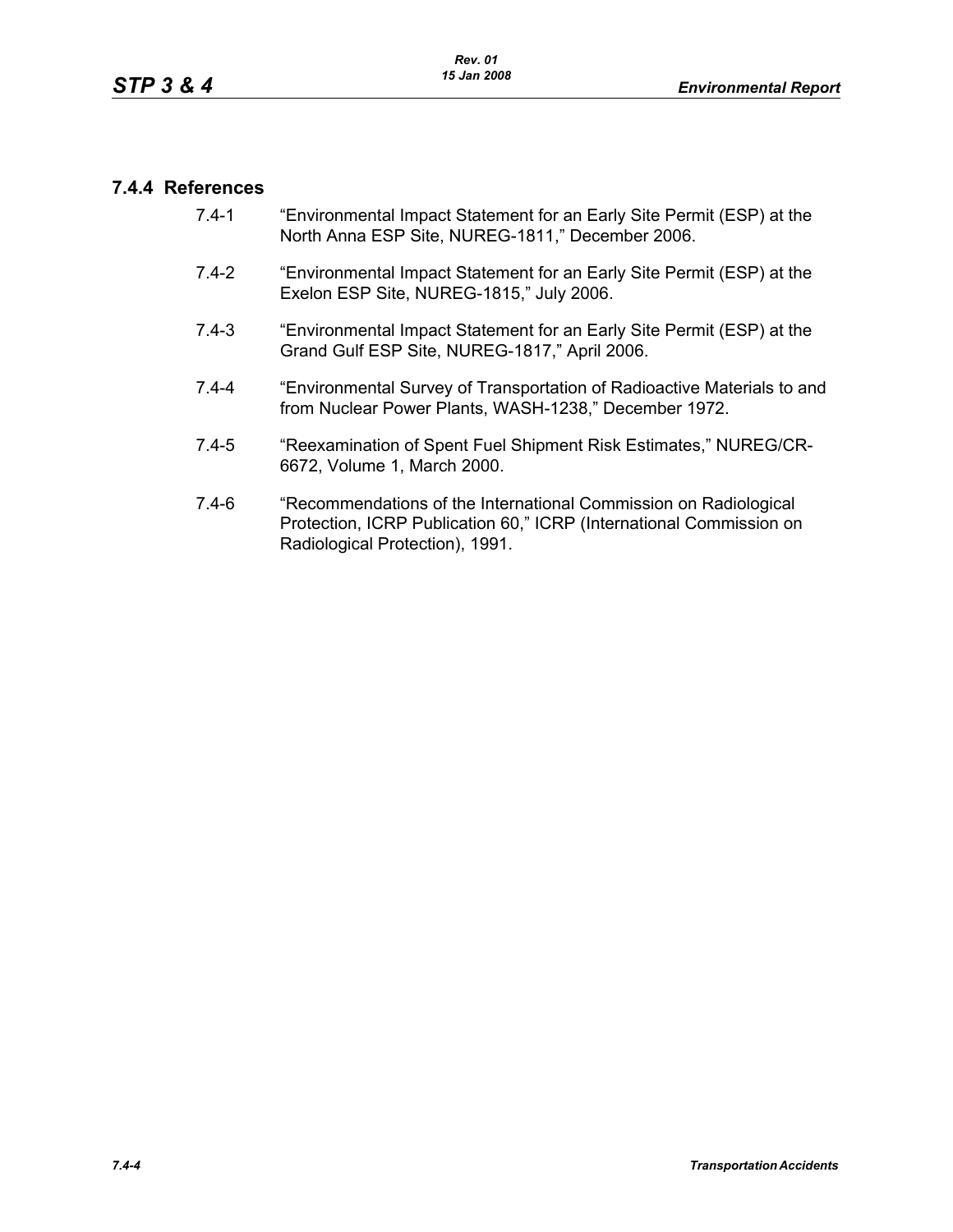| Radionuclide  | <b>ABWR Inventory</b><br><b>Ci/MTU</b> |  |
|---------------|----------------------------------------|--|
| $Co-60$       | 3630                                   |  |
| Am-241        | 1440                                   |  |
| Am-242m       | 33.2                                   |  |
| Am-243        | 59.5                                   |  |
| Ce-144        | $1.32 \times 10^{4}$                   |  |
| Cm-242        | 62.2                                   |  |
| Cm-243        | 61.7                                   |  |
| Cm-244        | $1.35 \times 10^{4}$                   |  |
| Cm-245        | 2.25                                   |  |
| Cs-134        | $7.76 \times 10^{4}$                   |  |
| Cs-137        | $1.58 \times 10^5$                     |  |
| Eu-154        | $1.56 \times 10^{4}$                   |  |
| Eu-155        | 8270                                   |  |
| Pm-147        | $3.13 \times 10^{4}$                   |  |
| Pu-238        | $1.09 \times 10^{4}$                   |  |
| Pu-239        | 427                                    |  |
| Pu-240        | 852                                    |  |
| Pu-241        | $1.35 \times 10^5$                     |  |
| Pu-242        | 3.19                                   |  |
| <b>Ru-106</b> | $2.29 \times 10^{4}$                   |  |
| Sb-125        | 7,170                                  |  |
| <b>Sr-90</b>  | $1.06 \times 10^5$                     |  |
| $Y-90$        | $1.06 \times 10^5$                     |  |

#### **Table 7.4-1 Radionuclide Inventory Used in Transportation Accident Risk Calculations for the ABWR**

Ci/MTU = curies per metric ton uranium